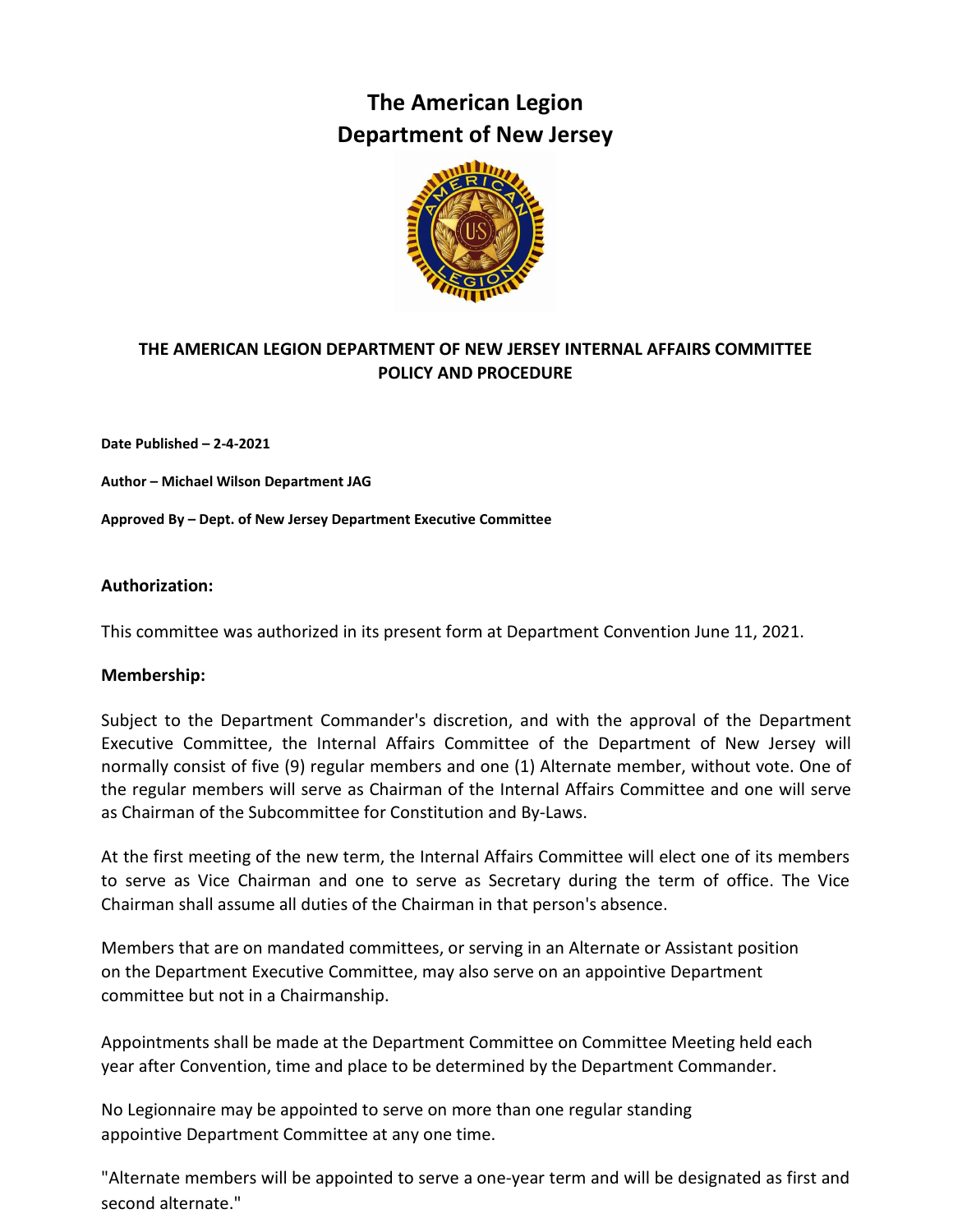## **Purpose:**

To formulate and recommend policies, update Constitution and Bylaws and to oversee the implementation of adopted policies relating to activities conducted for organizational purposes including, but not limited to, such matters that do not properly come within the scope of any other Department committee; further, to review and recommend administrative procedures of the Department Headquarters on matters referred to this committee by a Department officer.

## **Meetings:**

Meetings may be held at Department Headquarters, via telephone conference, or internet conference capability (provided all members can hear each member during proceedings).

## **Minutes:**

Written minutes of each meeting shall be recorded by the Secretary and shall constitute the Chairman's report to the Department Executive Committee or the delegates to the Department Convention and will be included in the next official proceeding of the meeting, conference or convention, thereby being made a permanent record for retention at the Department office. Minutes of any special meetings, adoption of motions or resolutions approved at any time occurring between Department meetings, conferences or convention shall be incorporated into the next official proceedings. Recommendations and/or resolutions must be presented in proper form to the Department Executive Committee or delegates at the Department Convention.

## **Transacting Business:**

The committee may transact business by mail, telephone, e-mail, and other technologies including, but not limited to, Skype, Facetime, conference calls, and webinar/video chat, provided all members see/hear all votes made. If an e-mail vote is implemented, each response must be forwarded to all members of the Committee. If standard mail, the voting shall be considered closed at the end of seven (7) business days provided a majority of members of the committee have returned to the Chairman their votes by that time, or it shall be considered closed at anytime prior thereto and when all the members have returned their votes. Other technical votes include a telephone conference or web conference provided each member can see and/or hear each other members' votes. In the event one-third (1/3) members of the committee objects in writing, the matter shall not be decided and will be considered as the first order of business at the next regular meeting or special meeting and the Chairman shall notify the committee of the action taken.

## **Chairman:**

The Chairman shall call and conduct all meetings of the committee and shall strive to conduct them in an orderly manner to reflect the judgment of the majority of the committee members. The Chairman may also solicit opinions from guests present at the meeting. The Chairman, at the direction of the committee and with concurrence of the Department Commander, may direct specific individuals to attend a particular meeting of the Internal Affairs Committee.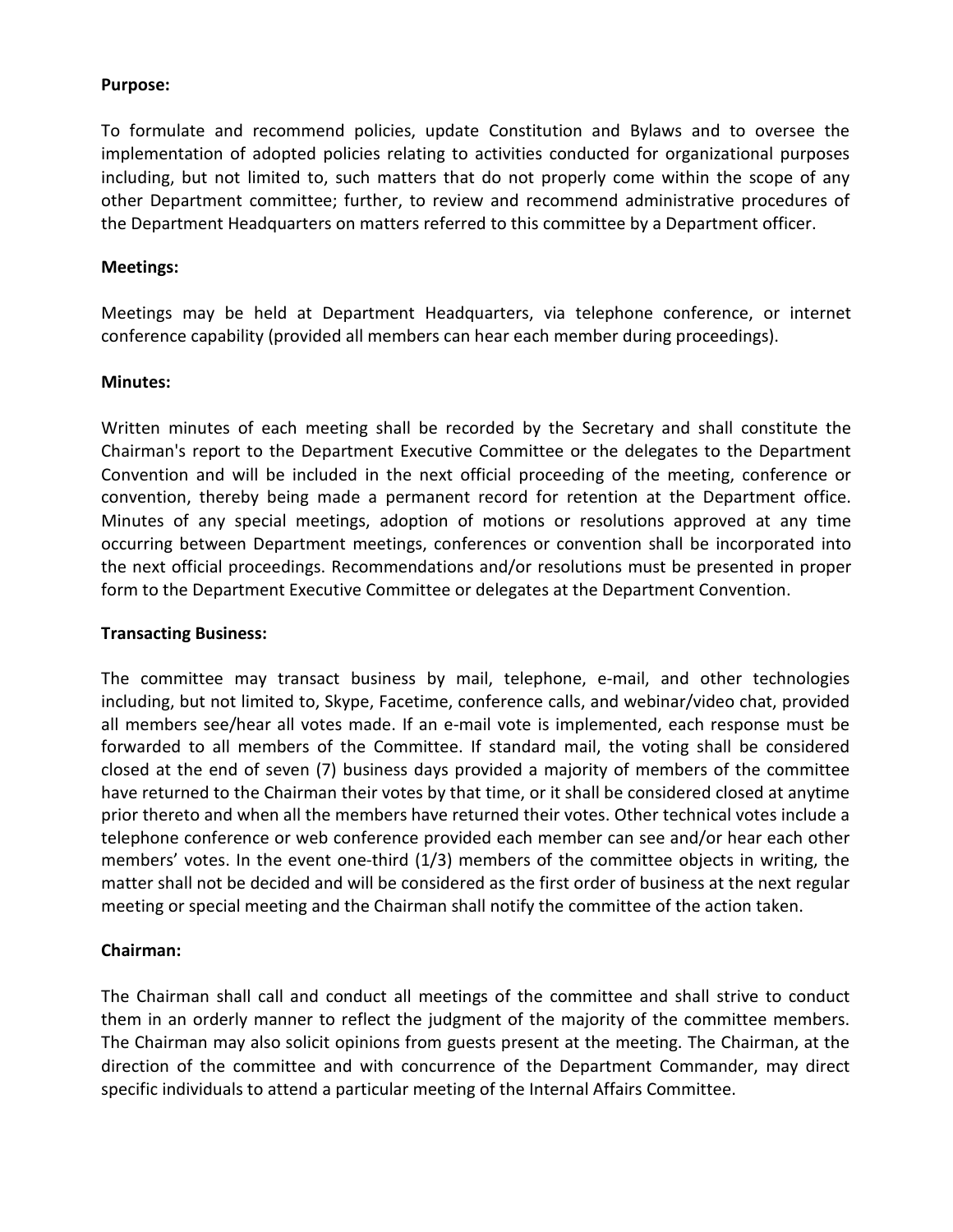The Chairman shall accumulate all information which may be considered pertinent to the committee's areas of responsibility and shall disseminate this information to all members of the committee on a timely basis. With committee approval, the Chairman will also disseminate selected information to the Department Commander, the Department Executive Committee, other involved Department Committees, individuals and/or the New Jersey Legionnaire publication.

The Chairman may forward results of committee action to the Department Commander, the Department Executive Committee, another permanent Department Committee or specific individual(s) as determined by the subject matter and the will of the Internal Affairs Committee. All results of committee action will be recorded and filed in the minutes of each meeting.

An Annual Report is to be written and submitted to the Editor by May  $1<sup>st</sup>$  of each year.

## **Procedure:**

Parliamentary procedure used to conduct meetings of this committee shall be governed by the Department of New Jersey, The American Legion Constitution and By-Laws. All questions not covered by the Department of New Jersey Constitution and By-Laws will be governed by "Roberts Rules of Order Newly Revised."

## **Quorum:**

A quorum shall exist at any meeting of the Internal Affairs Committee when a majority thereof shall be present, or shall have replied to mail polling. At no time shall lack of a quorum prevent those present from proceeding with the program but, where there is not a quorum, no vote shall be taken.

## **Amendments:**

These procedures may be amended in content but not in format by a majority of the members of the committee, with the approval of the Department Executive Committee.